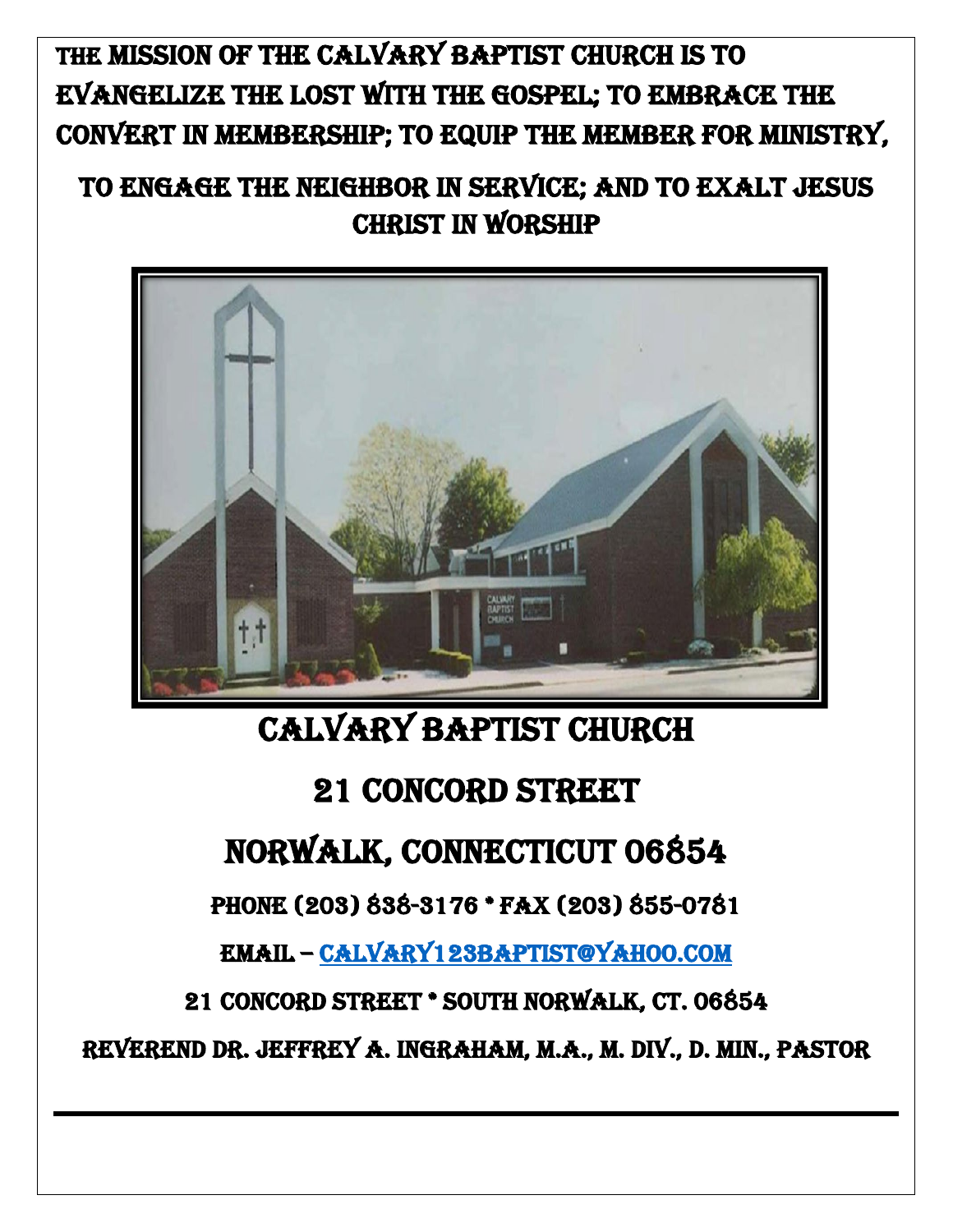## **Calvary Baptist Church 21 Concord Street (203) 838-3176 - Fax (203) 855-0781 Reverend Dr. Jeffrey A. Ingraham, Pastor South Norwalk, Connecticut 06854**

### **SUNDAY, JUNE 19, 2022** 10:15am Devotionals

 **10:30am Morning Worship**

## **3RD SUNDAY – "HAPPY FATHER'S DAY"**

## **~~THE ORDER OF SERVICE~~**

**THE DEVOTIONAL…………Mrs. Laura Hunter/Bro. Taylor/Bro Harding**

**THE CALL TO WORSHIP………………………Rev. Dr. Jeffrey A. Ingraham** 

**INVOCATION……………………………………..Deacon Harry Miller**

**HYMN……………………………………………..."Faith of Our Fathers"**

**SCRIPTURE……………………….,………………Bro. Braxton McQueen** 

**ALTAR PRAYER…………………………………Rev. Dr. Jeffrey A. Ingraham**

**SELECTION………………………………………………….CHOIR**

**ANNOUNCEMENTS/REMARKS……………….Rev. Dr. Jeffrey A. Ingraham** 

**THE SERMONIC SELECTION……………………………..CHOIR**

| <b>INVITATION TO DISCIPLESHIPRev. Dr. Jeffrey A. Ingraham</b> |  |
|---------------------------------------------------------------|--|
|                                                               |  |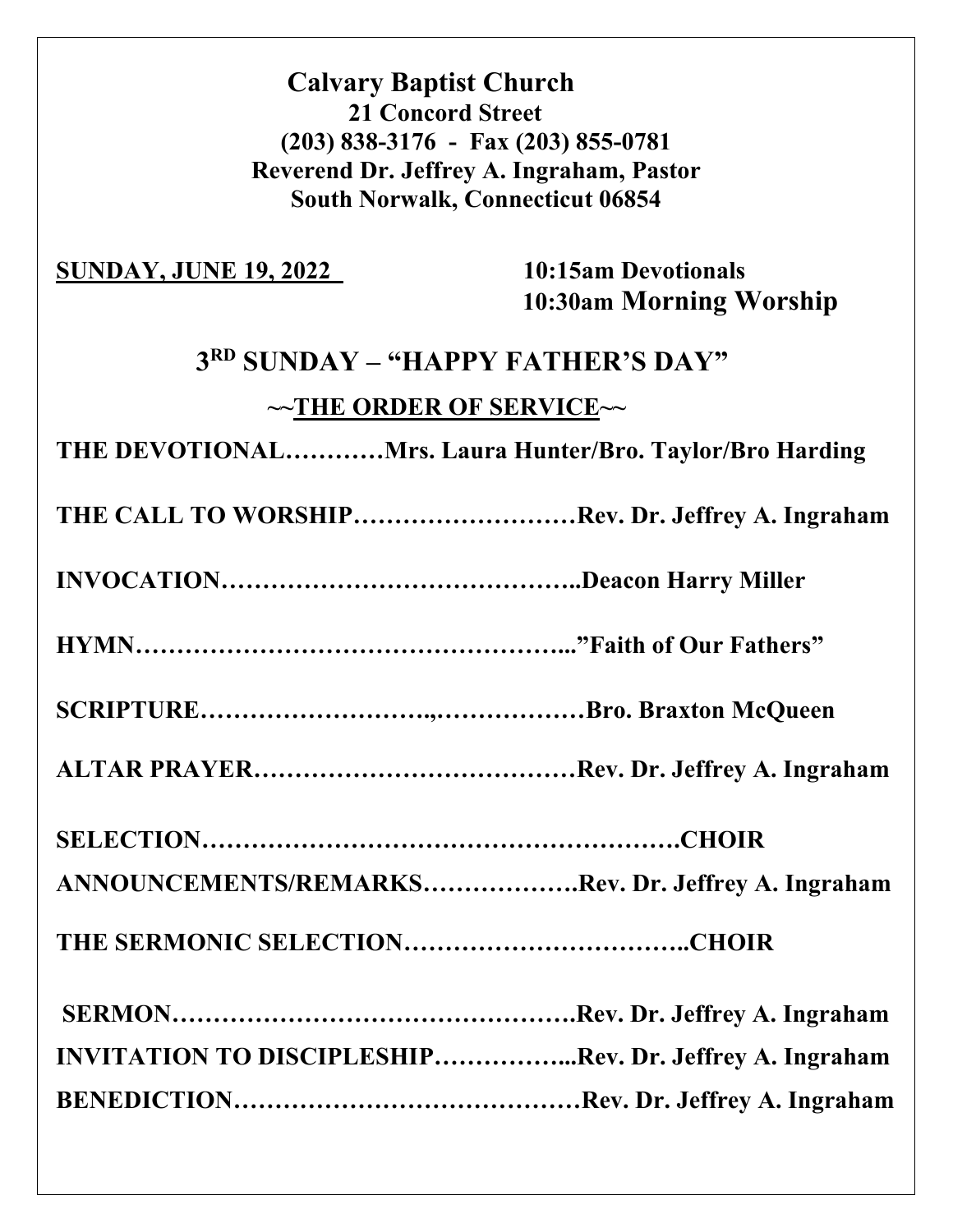## **WEEKLY ANNOUNCEMENTS\_**

 $\mathcal{L}_\mathcal{L} = \mathcal{L}_\mathcal{L} = \mathcal{L}_\mathcal{L} = \mathcal{L}_\mathcal{L} = \mathcal{L}_\mathcal{L} = \mathcal{L}_\mathcal{L} = \mathcal{L}_\mathcal{L} = \mathcal{L}_\mathcal{L} = \mathcal{L}_\mathcal{L} = \mathcal{L}_\mathcal{L} = \mathcal{L}_\mathcal{L} = \mathcal{L}_\mathcal{L} = \mathcal{L}_\mathcal{L} = \mathcal{L}_\mathcal{L} = \mathcal{L}_\mathcal{L} = \mathcal{L}_\mathcal{L} = \mathcal{L}_\mathcal{L}$ 

 **WEDNESDAY, JUNE 22, 2022 10am – 12pm MLK Corridor Initiative Ribbon Cutting & Open House at South Norwalk Public Library – Community Room 10 Washington St. Norwalk, CT. Flyer posted**.

### **CONECT YOUTH ORGANIZING SUMMIT**

**WEDNESDAY, JUNE 29TH – 8:30AM-4:30PM AT CONGREGATION B'NAI ISRAEL , 2710 PARK AVE. BRIDGEPORT, CT. FLYER IS POSTED**

**\_\_\_\_\_\_\_\_\_\_\_\_\_\_\_\_\_\_\_\_\_\_\_\_\_\_\_\_\_\_\_\_\_\_\_\_\_\_\_\_\_\_\_\_\_\_\_\_\_\_\_\_\_\_\_\_\_\_\_\_\_\_\_\_\_\_\_\_\_\_\_\_\_\_\_\_\_\_\_\_\_\_\_\_\_\_\_\_\_\_\_\_\_\_\_\_\_\_\_\_\_\_\_\_\_\_\_\_\_\_\_\_\_\_\_\_\_\_\_\_\_\_\_\_\_\_\_\_\_\_\_\_\_\_\_**

**\_\_\_\_\_\_\_\_\_\_\_\_\_\_\_\_\_\_\_\_\_\_\_\_\_\_\_\_\_\_\_\_\_\_\_\_\_\_\_\_\_\_\_\_\_\_\_\_\_\_\_\_\_\_\_\_\_\_\_\_\_\_\_\_\_\_\_\_\_\_\_\_\_\_\_\_\_\_\_\_\_\_\_\_\_\_\_\_\_\_\_\_\_\_\_\_\_\_\_\_\_\_\_\_\_\_\_\_\_\_\_\_\_\_\_\_\_\_\_\_\_\_\_\_\_\_\_\_\_\_\_\_\_\_\_**

 Thursday, june 30, 2022 12:00pm-3:00pm. Free covid-19 vaccination clinic. Ages 12+-pfizer, Johnson & Johnson, & moderna at miracle temple church fellowship hall – no appointment needed, no insurance or identification required. \_\_\_\_\_\_\_\_\_\_\_\_\_\_\_\_\_\_\_\_\_\_\_\_\_\_\_\_\_\_\_\_\_\_\_\_\_\_\_\_\_\_\_\_\_\_\_\_\_\_\_\_\_\_\_\_\_\_\_\_\_\_\_\_\_\_\_\_\_\_\_\_\_\_\_\_\_\_\_\_\_\_\_\_\_\_\_\_\_\_\_\_\_\_\_\_\_\_\_\_\_\_\_\_\_\_\_\_\_\_\_\_\_\_\_\_\_\_\_\_\_\_\_\_\_\_\_\_\_\_\_\_\_

**Save the date!**

**August 27th and 28th CityFest. Prayer cards was included in your bulletin on last Sunday. Please complete and return to the office ASAP. The gospel and fun for the entire family; Seaside Park, Bridgeport, CT. under the direction of Andrew Palau and team. \_\_\_\_\_\_\_\_\_\_\_\_\_\_\_\_\_\_\_\_\_\_\_\_\_\_\_\_\_\_\_\_\_\_\_\_\_\_\_\_\_\_\_\_\_\_\_\_\_\_\_\_\_\_\_\_\_\_\_\_\_\_\_\_\_\_\_\_\_\_\_\_\_\_\_\_\_\_\_\_\_\_\_\_\_\_\_\_\_\_\_\_\_\_\_\_\_\_\_\_\_\_\_\_\_\_\_\_\_\_\_\_\_\_\_\_\_\_\_\_\_\_\_\_\_\_\_\_\_\_\_\_\_\_\_**

## Gospel trailblazers of Norwalk banquet

Saturday, September 10, 2022 12:noon - Shiloh Missionary Baptist church, East Norwalk – Gospel Trailblazers of NORWALK BANQUET, TO BE HELD AT THE NORWALK INN AND CONFERENCE CENTER. OUR OWN SISTER LORENDA ROBINSON IS ONE OF THE HONOREES, TICKETS ARE AVAILABLE IN CHURCH OFFICE, COST \$60.00 and have to be turned in by Sunday, august 28, 2022. PLEASE SEE SISTER TERRY FOR YOUR TICKETS. DEACON ROBERT SMITH, CHAIRMAN DEACON MINISTRY SHILOH BAPTIST CHURCH.

## Mt. zion Baptist church anniversary

 $100TH$  YEAR CELEBRATION – OCTOBER  $15^{\text{th}}$  2022 – 12:00PM-4:00PM double tree by Hilton Norwalk, rev. james newman III pastor, TICKETS \$80. FLYER POSTED.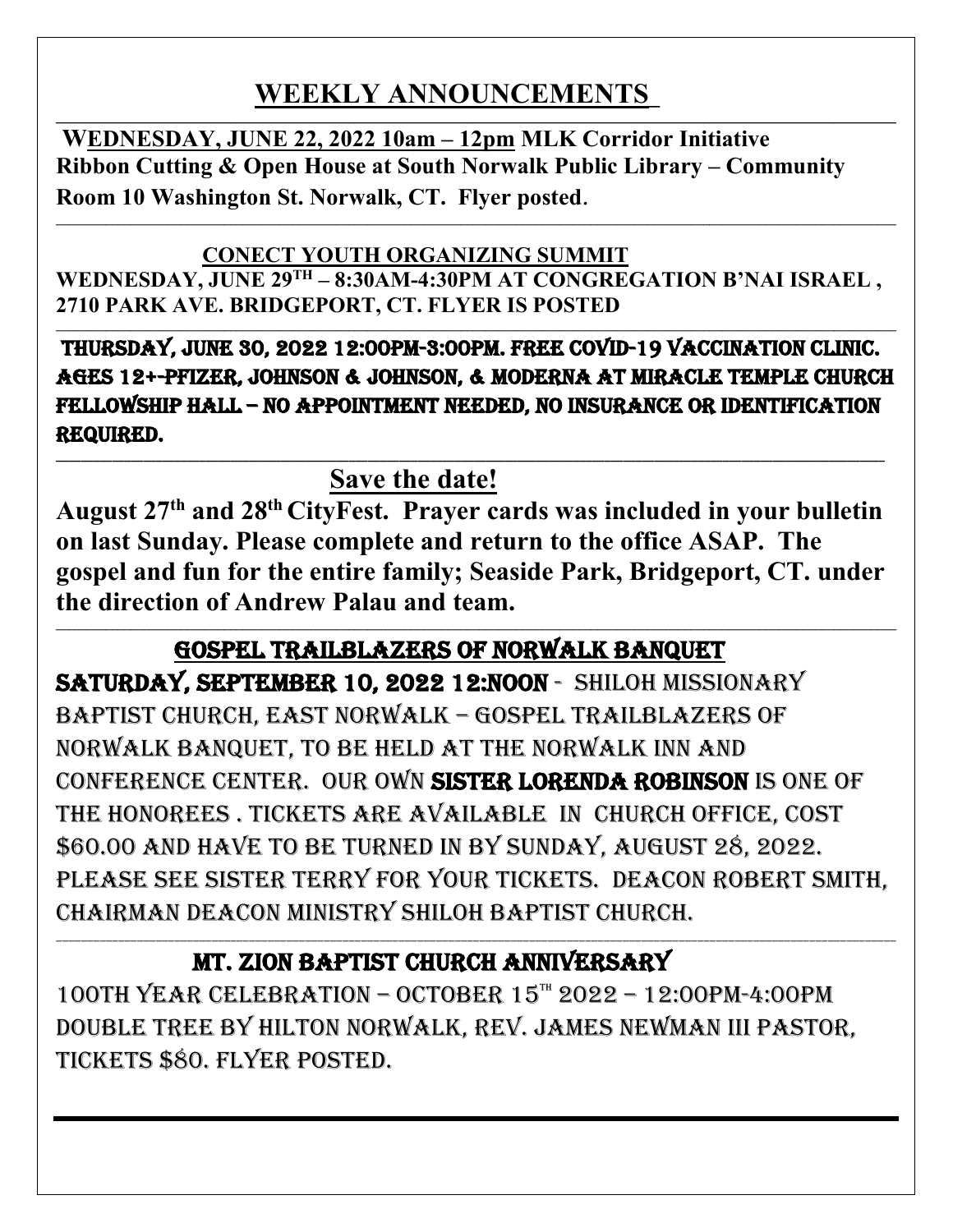**PASTOR'S AID MINISTRY- ANNUAL DAY/REV. DR. JEFFREY A. INGRAHAM CELEBRATING MANY YEARS OF SERVICE. SUNDAY, JUNE 26, 2022; 10:30AM – THE PASTOR'S AIDE MINISTRY WILL BE CLELBRATING THEIR ANNIVERSARY, THEY WILL ALSO BE CELEBRATING PASTOR INGRAHAM AND FAMILY FOR HIS MANY YEARS OF SERVICE TO THE CALVARY BAPTIST CHURCH AND COMMUNITY.** 



REV. DR. JEFFREY A. AND CYNTHIA G. INGRAHAM Dr. Kristan J. Ingraham, Beth any F. Ingraham



REV. JOYCE LEE

**THERE WILL BE A BASKET AVAILABLE ON THE TABLE IN THE FOYER FOR THOSE WISHING TO PLACE A CONGRATULATORY CARD FOR PASTOR AND FAMILY. WE LOOK FORWARD TO CELEBRATING OUR PASTOR WITH YOU.**

> **THE PASTOR'S AIDE MINISTRY, TRUSTEE FELICIA RUSSELL-PRESIDENT**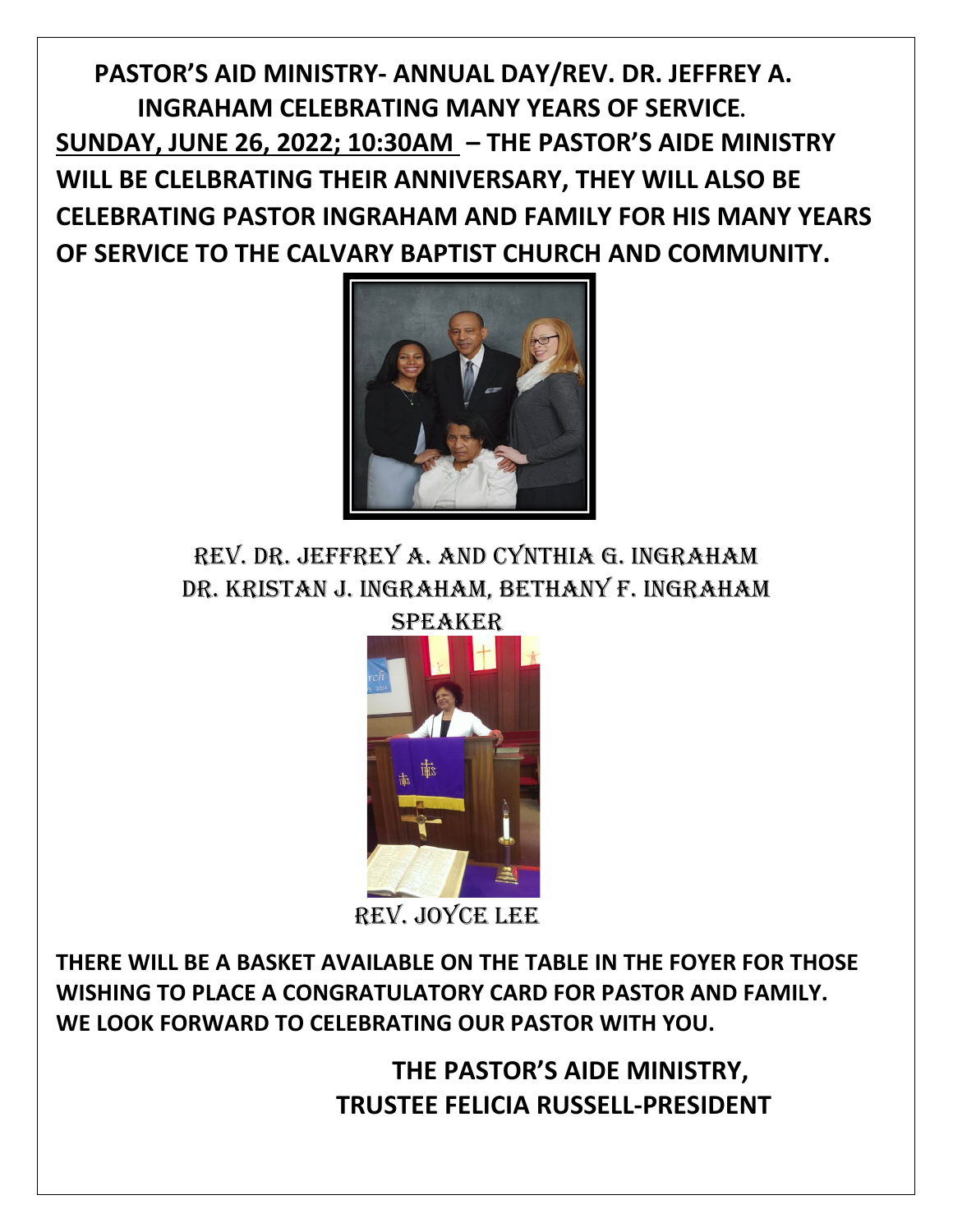|                | <b>SERMON NOTES</b> |  |
|----------------|---------------------|--|
|                |                     |  |
| <b>SUBJECT</b> |                     |  |
| <b>TEXT</b>    |                     |  |
|                | POINTS TO REMEMBER  |  |
| 1.             |                     |  |
| $\overline{3}$ |                     |  |
|                |                     |  |
|                | <b>NOTES</b>        |  |
|                |                     |  |
|                |                     |  |
|                |                     |  |
|                |                     |  |
|                |                     |  |
|                |                     |  |
|                |                     |  |
|                |                     |  |
|                |                     |  |
|                |                     |  |
|                |                     |  |
|                |                     |  |
|                |                     |  |
|                |                     |  |
|                |                     |  |
|                |                     |  |
|                |                     |  |
|                |                     |  |
|                |                     |  |
|                |                     |  |
|                |                     |  |
|                |                     |  |
|                |                     |  |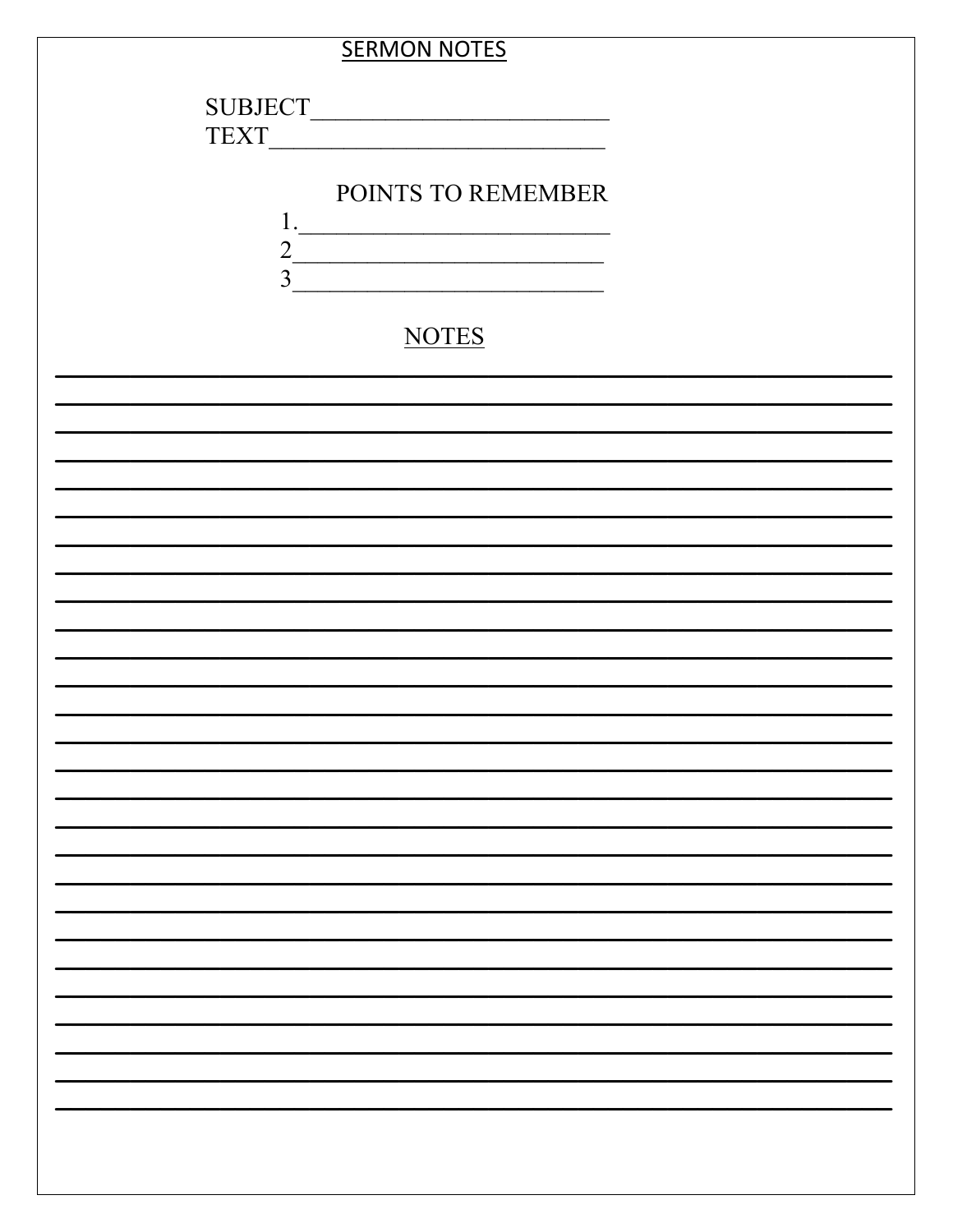## **"SICK/IN SHUT INS" PLEASE PRAY FOR OUR SICK**

### **Mr. Joey Verner, Yale New Haven Hospital, husband of Stephanie Scott-Verner Ms. Beulah Elizabeth Frost – at Home (Mrs. Viola Sears daughter)**

|                                                 | <b>AT HOME</b>                  |                                   |
|-------------------------------------------------|---------------------------------|-----------------------------------|
| <b>Sister Henrietta Delarge</b>                 | <b>Carl and Armatha Shular</b>  | <b>Sister Doris Oden</b>          |
| <b>17 Cutrone Road</b>                          | 4760 Hallsboro North            | 1 Leonard St. Apt. A-3            |
| Norwalk, CT. 06851                              | <b>Clarkton, N.C. 28433</b>     | Norwalk, CT. 06850                |
| 203-847-5186                                    | 910-646-4898                    | 203-838-3095                      |
| Bro. Roland "Tony" Craig                        | <b>Bro. Coman Newman</b>        | <b>Jacquelyn Lavone Roberson</b>  |
| 1100 Severn Pines Way                           | 91 Strawberry Ave. #727         | <b>11 Hamilton Avenue</b>         |
| <b>Severn, MD 21144</b>                         | Stamford, CT. 06902             | Norwalk, CT. 06854                |
| <b>Sister Olivia Moseley</b>                    | <b>Sister Mary Wilson</b>       | <b>Deaconess Cynthia Ingraham</b> |
| 2 Snowden Street                                | <b>51 B. Butler Street</b>      | <b>6 Leatherwood Road</b>         |
| <b>Norwalk, CT. 06854</b>                       | Stamford, CT. 06902             | Norwalk, CT. 06851                |
| Deacon K.D, and                                 | <b>Deaconess Claudine Davis</b> | <b>Mrs. Ruth Smalls</b>           |
| <b>Deaconess Ruby Bullock</b>                   | 34 Woodmont Ave.                | <b>220 New Field Towers</b>       |
| 41 Wolfpit Avenue Unit 5I<br>Norwalk, CT. 06851 | Bridgeport, CT. 06606           | Middletown, CT. 06457             |

 **Deaconess Gwendolyn Gonzalez 70 Cedar Street 3rd floor Norwalk, CT. 06854** 

 **203-295-8640** 

### **\_\_\_\_\_\_\_\_\_\_\_\_\_\_\_\_\_\_\_\_\_\_\_\_\_\_\_\_\_\_\_\_\_\_\_\_\_\_\_\_\_\_\_\_\_\_\_\_\_\_\_\_\_\_\_\_\_\_\_\_\_\_\_\_\_\_\_\_\_\_\_\_\_\_\_\_\_\_\_\_\_\_\_\_\_\_\_\_\_\_\_\_\_\_\_\_\_\_\_\_\_\_\_\_\_\_\_\_\_\_\_\_\_\_\_\_\_\_\_\_\_\_\_\_\_\_\_\_\_\_\_\_\_\_\_ BEREAVEMENT**

**Let us remember in our prayers Sister Martha Dash and her entire family in the loss of her daughter the late, Sister Stephanie Mack-Dixon. Funeral Services will be held Monday, June 20th 10:30-11am. 11am. Service. Repast CBC Hall. Also let us remember Bro Clyde Tinnen and family in the loss of his brother the late, Mr. Willie Marvin Tinnen, Durham, NC., Mr. Paul Watkin and Brian in the loss of Sister Mennie Watkins in California. Let us continue to pray for all bereaved families everywhere.** 

### **IN-REACH MINISTRY CO-ORDINATOR SISTER VICTORIA JONES**

**SISTER JONES SUCCEEDS THE LATE SISTER DORIS HALL. SISTER JONES MAY BE REACHED AT (203) 543-9998. MEMBERS WILL CONVEY NOTICES OF SIGNIFICANT EVENTS TO THE COORDINATOR WHO WILL CONVEY SAME TO THE CHURCH'S LEADERSHIP AND OFFICE. THESE MAY INCLUDE ILLNESSES, HOSPITALIZATIONS, NURSING HOMES ADMISSION, SHUT-INS AND DEATH.**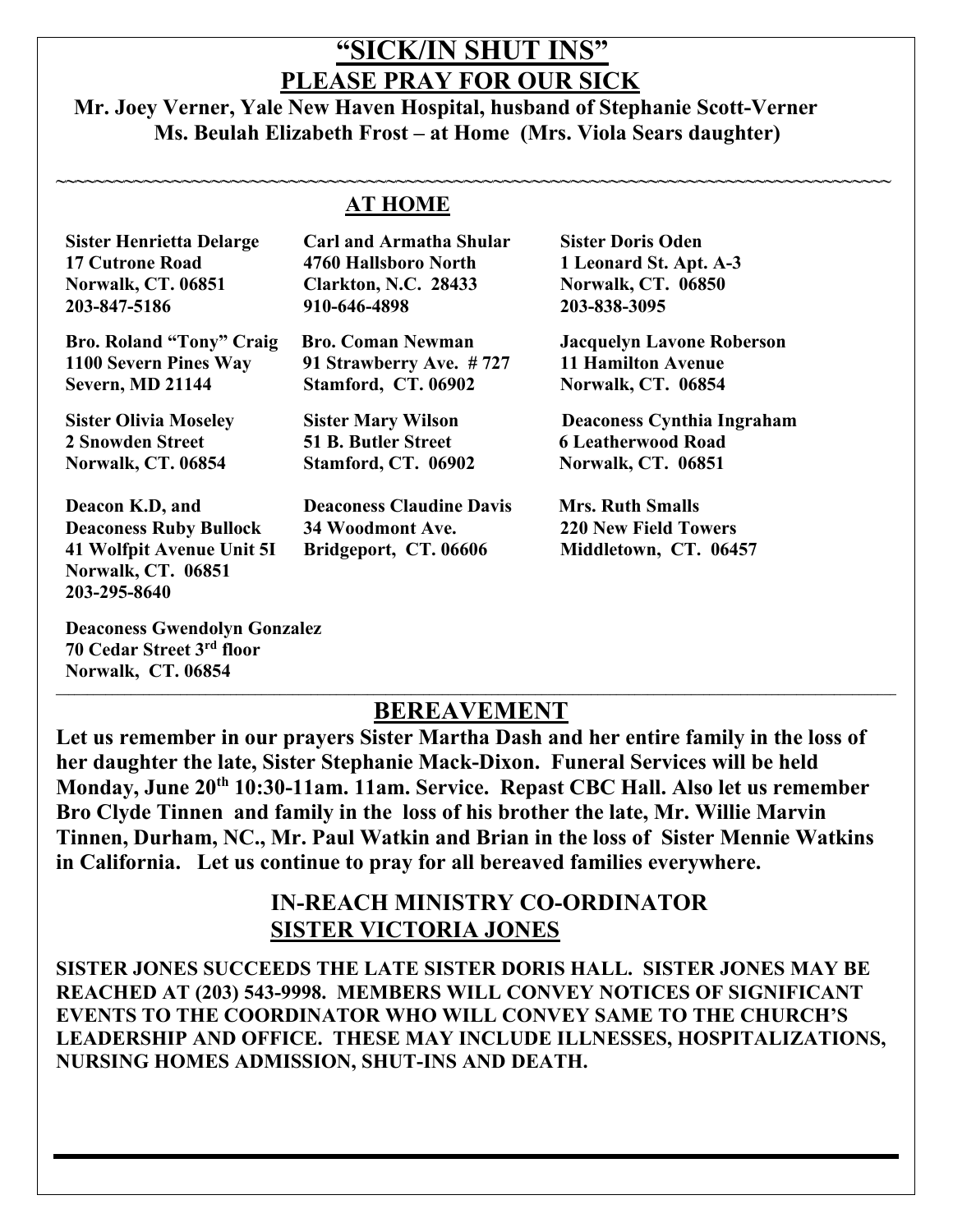# **FATHER'S DAY POEM**

# **WHAT MAKES A DAD**

God took the strength of a mountain, The majesty of a tree, The warmth of a summer sun, The calm of a quiet sea, The generous soul of nature, The comforting arm of night, The wisdom of the ages, The power of the eagle's flight, The joy of a morning in spring, The faith of a mustard seed, The patience of eternity, The depth of a family need, Then God combined these qualities, When there was nothing more to add, He knew His masterpiece was complete, And so, He called it... "Dad."